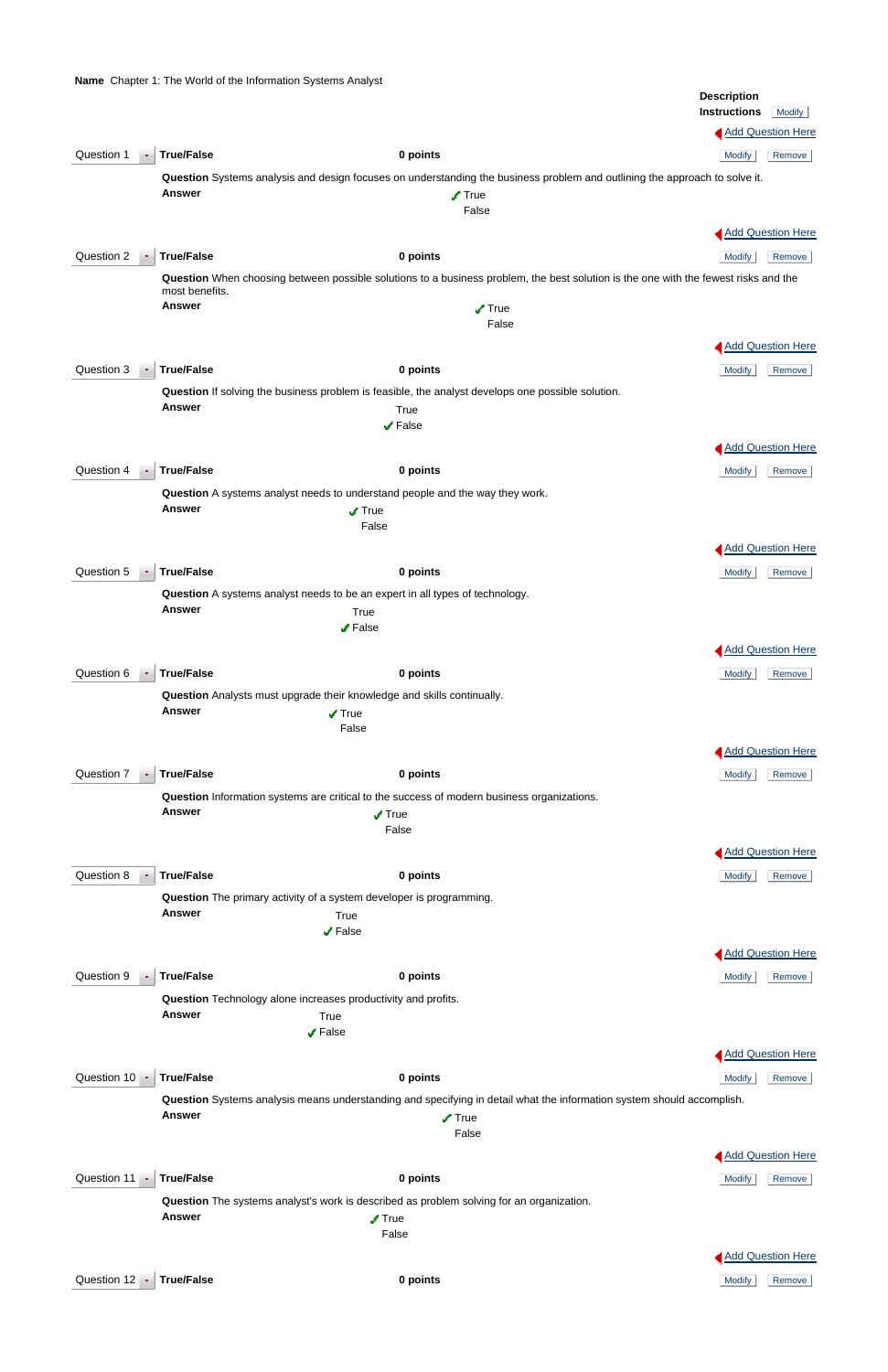|                       |                                                | Question A system is a collection of interrelated components that function together to achieve some outcome.                                |                          |
|-----------------------|------------------------------------------------|---------------------------------------------------------------------------------------------------------------------------------------------|--------------------------|
|                       | <b>Answer</b>                                  | $\sqrt{ }$ True<br>False                                                                                                                    |                          |
|                       |                                                |                                                                                                                                             | <b>Add Question Here</b> |
| Question 13 ·         | <b>True/False</b>                              | 0 points                                                                                                                                    | <b>Modify</b><br>Remove  |
|                       | information needed to complete business tasks. | Question An information system is a collection of interrelated components that collect, process, store, and provide as output the           |                          |
|                       | <b>Answer</b>                                  | $\sqrt{ }$ True                                                                                                                             |                          |
|                       |                                                | False                                                                                                                                       |                          |
|                       |                                                |                                                                                                                                             | <b>Add Question Here</b> |
| Question 14 ·         | <b>True/False</b>                              | 0 points                                                                                                                                    | <b>Modify</b><br>Remove  |
|                       | automation boundary.                           | Question The difference between the system boundary and the automation boundary is that the system boundary is contained within the         |                          |
|                       | <b>Answer</b>                                  | True<br>$\blacktriangleright$ False                                                                                                         |                          |
|                       |                                                |                                                                                                                                             | <b>Add Question Here</b> |
|                       |                                                |                                                                                                                                             |                          |
| Question 15<br>in the | <b>True/False</b>                              | 0 points                                                                                                                                    | Remove<br><b>Modify</b>  |
|                       | <b>Answer</b>                                  | Question The components of an information system are the computer hardware, the computer software and the data.<br>True                     |                          |
|                       |                                                | $\blacktriangleright$ False                                                                                                                 |                          |
|                       |                                                |                                                                                                                                             | <b>Add Question Here</b> |
| Question 16           | <b>Multiple Choice</b>                         | 0 points                                                                                                                                    | Modify<br>Remove         |
|                       |                                                | Question The process of understanding and specifying in detail what the information system should accomplish is called systems ____.        |                          |
|                       | <b>Answer</b>                                  | design                                                                                                                                      |                          |
|                       |                                                | specification<br>analysis                                                                                                                   |                          |
|                       |                                                | administration                                                                                                                              |                          |
|                       |                                                |                                                                                                                                             | <b>Add Question Here</b> |
| Question 17           | <b>Multiple Choice</b>                         | 0 points                                                                                                                                    | Modify<br>Remove         |
|                       | implemented.                                   | Question Systems ____ means specifying in detail how the many components of the information system should be physically                     |                          |
|                       | <b>Answer</b>                                  | $\sqrt{\phantom{a}}$ design                                                                                                                 |                          |
|                       |                                                | specification<br>analysis                                                                                                                   |                          |
|                       |                                                | administration                                                                                                                              |                          |
|                       |                                                |                                                                                                                                             | <b>Add Question Here</b> |
| Question 18           | <b>Multiple Choice</b>                         | 0 points                                                                                                                                    | Remove<br>Modify         |
|                       | information technology.                        | Question The term " <sub>1</sub> refers to a business professional who uses analysis and design techniques to solve business problems using |                          |
|                       | <b>Answer</b>                                  | database manager                                                                                                                            |                          |
|                       |                                                | computer programmer<br>systems analyst                                                                                                      |                          |
|                       |                                                | market analyst                                                                                                                              |                          |
|                       |                                                |                                                                                                                                             | <b>Add Question Here</b> |
| Question 19 $\cdot$   | <b>Multiple Choice</b>                         | 0 points                                                                                                                                    | <b>Modify</b><br>Remove  |
|                       |                                                | <b>Question</b> The most important role of a systems analyst in business is ____.                                                           |                          |
|                       | <b>Answer</b>                                  | technical understanding of information systems                                                                                              |                          |
|                       | problem solving<br>s.                          | knowing what data needs to be stored and used                                                                                               |                          |
|                       | special programming skills                     |                                                                                                                                             |                          |

**Question** After investing resources in thoroughly understanding the business problem, the analyst decides that the costs of solving the problem will likely outweigh the benefits. The analyst should \_



# **Question 20 Multiple Choice 12 <b>C 0 points 0 points 12 C Multiple Choice 12 Modify** Remove

**Answer** move to the design phase

invest more in the project to increase the benefits

have the accounting department resolve feasibility issues

suggest that the project be discontinued

**Question 21 Multiple Choice 0 points 0 points 0 points 1 Modify** Remove

Add Question Here

**Question** A(n) \_\_\_\_ is a collection of interrelated components that collect, process, store, and provide as output the information needed to complete business tasks.

Answer system

 $\sqrt{\phantom{a}}$  information system

subsystem

functional decomposition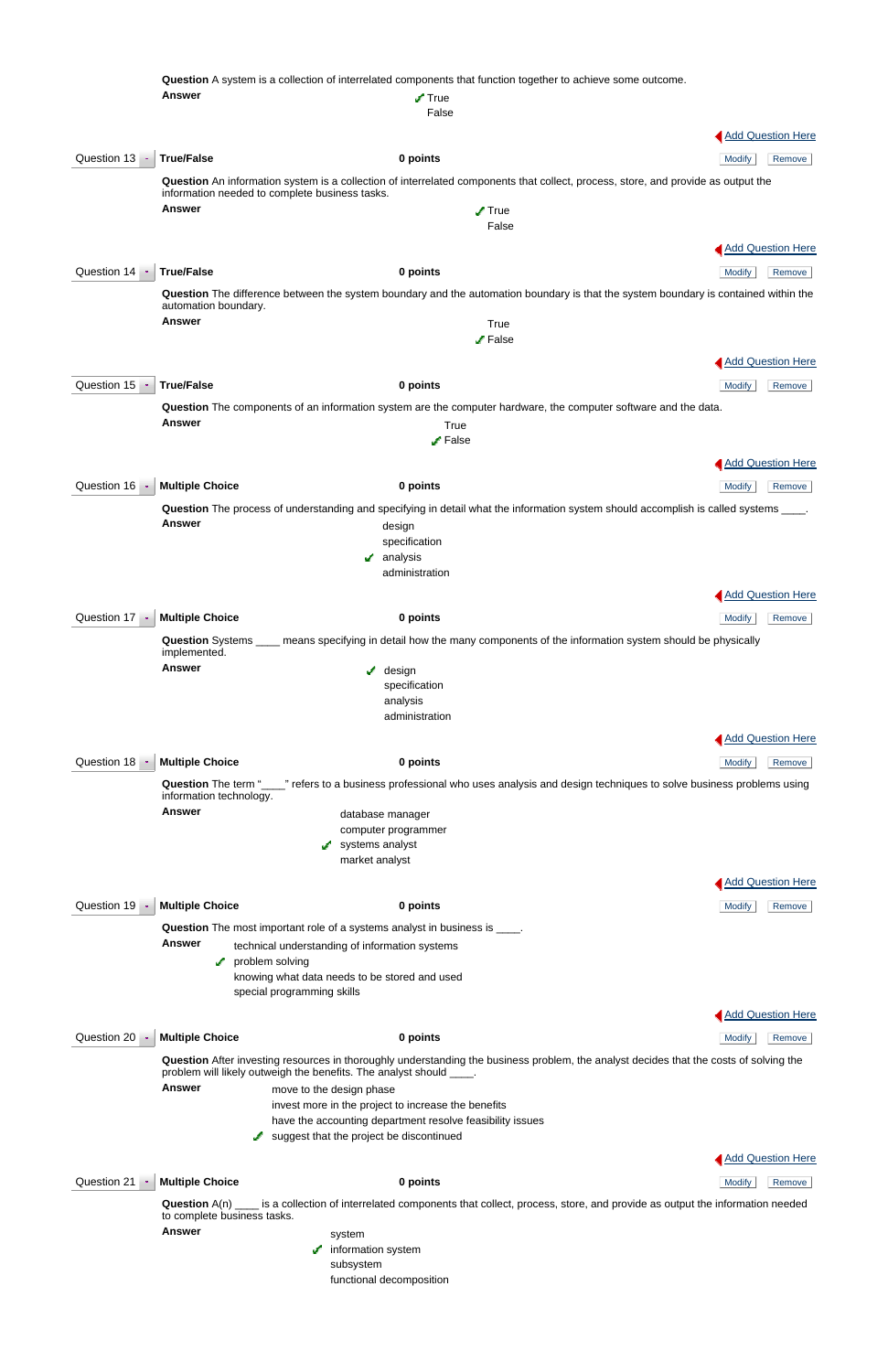**Question** A technique that seeks to alter the nature of the work done in a business function, with the objective of radically improving performance, is called \_\_\_\_.

**Answer business process reengineering**  strategic planning information systems strategic planning enterprise resource planning (ERP)

- **Answer** business process reengineering
	- $\sqrt{\phantom{a}}$  strategic planning

|                     |                             |                                                                                                                             |          |                                                                                                                                  | <b>Add Question Here</b> |
|---------------------|-----------------------------|-----------------------------------------------------------------------------------------------------------------------------|----------|----------------------------------------------------------------------------------------------------------------------------------|--------------------------|
| Question 22         | <b>Multiple Choice</b>      |                                                                                                                             | 0 points |                                                                                                                                  | <b>Modify</b><br>Remove  |
|                     |                             | <b>Question</b> A system that is part of a larger system is called $a(n)$ ____.                                             |          |                                                                                                                                  |                          |
|                     | <b>Answer</b>               | supersystem                                                                                                                 |          |                                                                                                                                  |                          |
|                     |                             | information system                                                                                                          |          |                                                                                                                                  |                          |
|                     | J.                          | subsystem<br>functional decomposition                                                                                       |          |                                                                                                                                  |                          |
|                     |                             |                                                                                                                             |          |                                                                                                                                  |                          |
|                     |                             |                                                                                                                             |          |                                                                                                                                  | Add Question Here        |
| Question 23 $\cdot$ | <b>Multiple Choice</b>      |                                                                                                                             | 0 points |                                                                                                                                  | <b>Modify</b><br>Remove  |
|                     | Question $A(n)$ _           | includes hardware, software, inputs, outputs, data, people, and procedures.                                                 |          |                                                                                                                                  |                          |
|                     | <b>Answer</b>               | system                                                                                                                      |          |                                                                                                                                  |                          |
|                     |                             | $\sqrt{\phantom{a}}$ information system                                                                                     |          |                                                                                                                                  |                          |
|                     |                             | subsystem<br>functional decomposition                                                                                       |          |                                                                                                                                  |                          |
|                     |                             |                                                                                                                             |          |                                                                                                                                  |                          |
|                     |                             |                                                                                                                             |          |                                                                                                                                  | <b>Add Question Here</b> |
| Question 24 $\cdot$ | <b>Multiple Choice</b>      |                                                                                                                             | 0 points |                                                                                                                                  | <b>Modify</b><br>Remove  |
|                     |                             | Question ____ refers to the division of a system into processes or subsystems.                                              |          |                                                                                                                                  |                          |
|                     | <b>Answer</b>               | System design                                                                                                               |          |                                                                                                                                  |                          |
|                     |                             | Data management<br>Programming                                                                                              |          |                                                                                                                                  |                          |
|                     |                             | Functional decomposition                                                                                                    |          |                                                                                                                                  |                          |
|                     |                             |                                                                                                                             |          |                                                                                                                                  | Add Question Here        |
|                     |                             |                                                                                                                             |          |                                                                                                                                  |                          |
| Question 25         | <b>Multiple Choice</b>      |                                                                                                                             | 0 points |                                                                                                                                  | <b>Modify</b><br>Remove  |
|                     | <b>Answer</b>               | Question The term "____ boundary" refers to the separation between a system and its environment.                            |          |                                                                                                                                  |                          |
|                     |                             | system<br>v.<br>automation                                                                                                  |          |                                                                                                                                  |                          |
|                     |                             | information                                                                                                                 |          |                                                                                                                                  |                          |
|                     |                             | production                                                                                                                  |          |                                                                                                                                  |                          |
|                     |                             |                                                                                                                             |          |                                                                                                                                  | <b>Add Question Here</b> |
|                     | Question 26 Multiple Choice |                                                                                                                             | 0 points |                                                                                                                                  | <b>Modify</b><br>Remove  |
|                     |                             |                                                                                                                             |          |                                                                                                                                  |                          |
|                     | Answer                      | <b>Question</b> An automation boundary is best described as the separation between the _____.<br>system and its environment |          |                                                                                                                                  |                          |
|                     |                             | $\blacktriangleright$ automated part of a system and the manual part of a system                                            |          |                                                                                                                                  |                          |
|                     |                             | manual part of a system and its environment                                                                                 |          |                                                                                                                                  |                          |
|                     |                             | automated part of a system and its environment                                                                              |          |                                                                                                                                  |                          |
|                     |                             |                                                                                                                             |          |                                                                                                                                  | Add Question Here        |
| Question $27 -$     | <b>Multiple Choice</b>      |                                                                                                                             | 0 points |                                                                                                                                  | <b>Modify</b><br>Remove  |
|                     |                             |                                                                                                                             |          | Question Support systems that enable geographically distributed personnel to collaborate on projects and tasks are called _____. |                          |
|                     | <b>Answer</b>               | transaction processing systems (TPS)                                                                                        |          |                                                                                                                                  |                          |
|                     |                             | decision support/knowledge based systems (DSS/KBS)                                                                          |          |                                                                                                                                  |                          |
|                     |                             | office support systems                                                                                                      |          |                                                                                                                                  |                          |
|                     |                             | collaboration support systems (CSS)                                                                                         |          |                                                                                                                                  |                          |
|                     |                             |                                                                                                                             |          |                                                                                                                                  | Add Question Here        |
| Question 28<br>÷,   | <b>Multiple Choice</b>      |                                                                                                                             | 0 points |                                                                                                                                  | <b>Modify</b><br>Remove  |
|                     | analysts, including         | <b>Contract</b>                                                                                                             |          | Question Changes in software development, technology, and business practices have created many new career opportunities for      |                          |
|                     | <b>Answer</b>               | Sales and support of ERP software                                                                                           |          |                                                                                                                                  |                          |
|                     |                             | Auditing, compliance, and security                                                                                          |          |                                                                                                                                  |                          |
|                     |                             | Web development<br>$\blacktriangleright$ All of the above                                                                   |          |                                                                                                                                  |                          |
|                     |                             |                                                                                                                             |          |                                                                                                                                  |                          |



# Question 29 **Multiple Choice 0 points** Modify Remove

### Question 30 **Multiple Choice 0 points** Modify Remove

**Question** A process in which executives try to answer key questions about the company is called \_\_\_\_.

 information systems strategic planning enterprise resource planning (ERP)



**Add Question Here**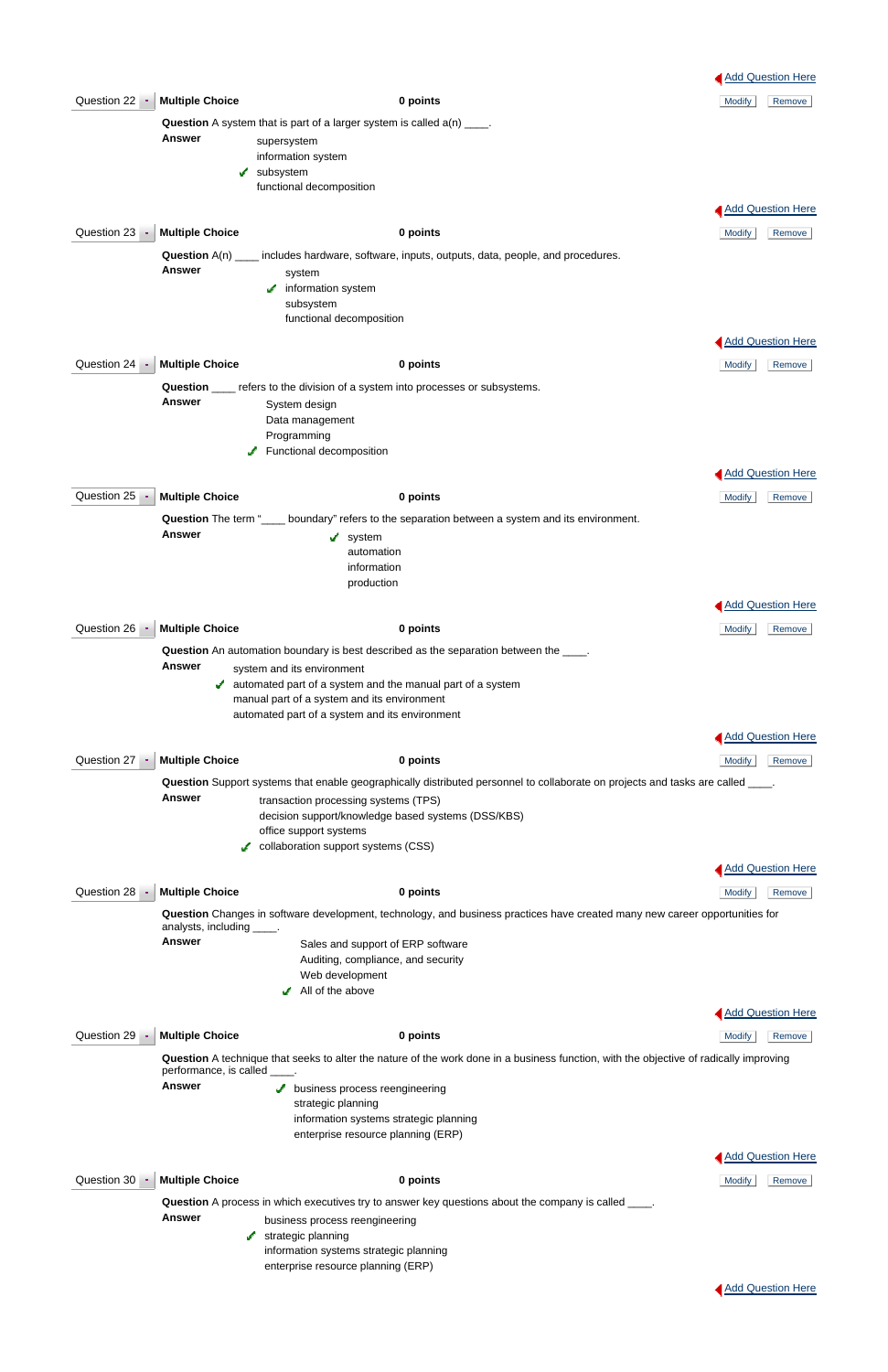| Question 31     | <b>Multiple Choice</b>                                                                                                                                                                                                                                                                                                                                                       | 0 points                                                                                                                                                                                                                                                                                                                                                                                             | <b>Modify</b> | Remove                   |  |
|-----------------|------------------------------------------------------------------------------------------------------------------------------------------------------------------------------------------------------------------------------------------------------------------------------------------------------------------------------------------------------------------------------|------------------------------------------------------------------------------------------------------------------------------------------------------------------------------------------------------------------------------------------------------------------------------------------------------------------------------------------------------------------------------------------------------|---------------|--------------------------|--|
|                 |                                                                                                                                                                                                                                                                                                                                                                              | Question A description of the integrated information systems needed by the organization to carry out its business functions is called                                                                                                                                                                                                                                                                |               |                          |  |
|                 | <b>Answer</b>                                                                                                                                                                                                                                                                                                                                                                | business process re-engineering<br>application architecture plan<br>technology architecture plan<br>enterprise resource planning (ERP)                                                                                                                                                                                                                                                               |               |                          |  |
|                 |                                                                                                                                                                                                                                                                                                                                                                              |                                                                                                                                                                                                                                                                                                                                                                                                      |               | <b>Add Question Here</b> |  |
| Question 32     | <b>Multiple Choice</b>                                                                                                                                                                                                                                                                                                                                                       | 0 points                                                                                                                                                                                                                                                                                                                                                                                             | <b>Modify</b> | Remove                   |  |
|                 | called .                                                                                                                                                                                                                                                                                                                                                                     | Question A description of the hardware, software, and communications networks required to implement planned information systems is                                                                                                                                                                                                                                                                   |               |                          |  |
|                 | Answer                                                                                                                                                                                                                                                                                                                                                                       | information systems strategic planning<br>applications architecture planning<br>technology architecture plan<br>enterprise resource planning (ERP)                                                                                                                                                                                                                                                   |               | <b>Add Question Here</b> |  |
| Question 33     | <b>Multiple Choice</b>                                                                                                                                                                                                                                                                                                                                                       | 0 points                                                                                                                                                                                                                                                                                                                                                                                             | <b>Modify</b> | Remove                   |  |
|                 |                                                                                                                                                                                                                                                                                                                                                                              | Question A process in which an organization commits to using an integrated set of software packages for key information systems is                                                                                                                                                                                                                                                                   |               |                          |  |
|                 | called<br><b>Answer</b>                                                                                                                                                                                                                                                                                                                                                      | business process re-engineering<br>applications architecture planning<br>strategic planning<br>enterprise resource planning (ERP)                                                                                                                                                                                                                                                                    |               |                          |  |
|                 |                                                                                                                                                                                                                                                                                                                                                                              |                                                                                                                                                                                                                                                                                                                                                                                                      |               | <b>Add Question Here</b> |  |
| Question 34     | <b>Multiple Choice</b>                                                                                                                                                                                                                                                                                                                                                       | 0 points                                                                                                                                                                                                                                                                                                                                                                                             | <b>Modify</b> | Remove                   |  |
|                 | Answer                                                                                                                                                                                                                                                                                                                                                                       | Question Rocky Mountain Outfitters would like to further distribute business applications across multiple locations and computer<br>systems, reserving the data center for Web server, database, and telecommunications functions. This is an example of ____.<br>applications architecture planning<br>enterprise resource planning (ERP)<br>technology architecture planning<br>strategic planning |               |                          |  |
|                 |                                                                                                                                                                                                                                                                                                                                                                              |                                                                                                                                                                                                                                                                                                                                                                                                      |               | <b>Add Question Here</b> |  |
| Question $35 -$ | <b>Multiple Choice</b>                                                                                                                                                                                                                                                                                                                                                       | 0 points                                                                                                                                                                                                                                                                                                                                                                                             | <b>Modify</b> | Remove                   |  |
|                 | <b>Answer</b>                                                                                                                                                                                                                                                                                                                                                                | Question Which of the following is an example of a technique used to complete specific system development activities?<br>project planning<br>integrated development environment (IDE)<br>application service provider (ASP)<br>supply chain management (SCM)                                                                                                                                         |               | <b>Add Question Here</b> |  |
| Question $36 -$ | <b>Multiple Choice</b>                                                                                                                                                                                                                                                                                                                                                       | 0 points                                                                                                                                                                                                                                                                                                                                                                                             | <b>Modify</b> | Remove                   |  |
|                 |                                                                                                                                                                                                                                                                                                                                                                              | Question The term "____" means the process of understanding and specifying in detail what the information system should accomplish.                                                                                                                                                                                                                                                                  |               |                          |  |
|                 | <b>Answer</b>                                                                                                                                                                                                                                                                                                                                                                | supersystem<br>systems analysis<br>subsystem<br>system boundary                                                                                                                                                                                                                                                                                                                                      |               |                          |  |
|                 |                                                                                                                                                                                                                                                                                                                                                                              |                                                                                                                                                                                                                                                                                                                                                                                                      |               | <b>Add Question Here</b> |  |
| Question $37 -$ | <b>Multiple Choice</b>                                                                                                                                                                                                                                                                                                                                                       | 0 points<br>Question Which of the following is the analyst's approach to problem solving?                                                                                                                                                                                                                                                                                                            | <b>Modify</b> | Remove                   |  |
|                 | <b>Answer</b><br>Verify that the benefits of solving the problem outweigh the costs, then research and understand the problem.<br>Develop a set of possible solutions, then verify that the benefits of solving the problem outweigh the costs.<br>Verify that the benefits of solving the problem outweigh the costs, then define the requirements for solving the problem. |                                                                                                                                                                                                                                                                                                                                                                                                      |               |                          |  |

Implement the solution, then define the details of the chosen solution.

## **Question 38 Multiple Choice 0 points 0 points 0 points 1 Modify** Remove

**Question** The last step of the analyst's approach to problem solving is  $\frac{1}{1}$ .

supports the storage of and access to documents within an organization is another term for a libraray system requires a very large amount of online storage space





- **Answer** Decide which solution is best, and make a recommendation
	- $\blacktriangleright$  Monitor to make sure that you obtain the desired results Verify that the benefits of solving the problem outweigh the costs Implement the solution

**Question 39 · Multiple Choice 0 points 0 points 0 points 1 Modify** Remove



**Question** A knowledge managament system \_\_\_\_.

**Answer** indexes all the knowledge contained within an organization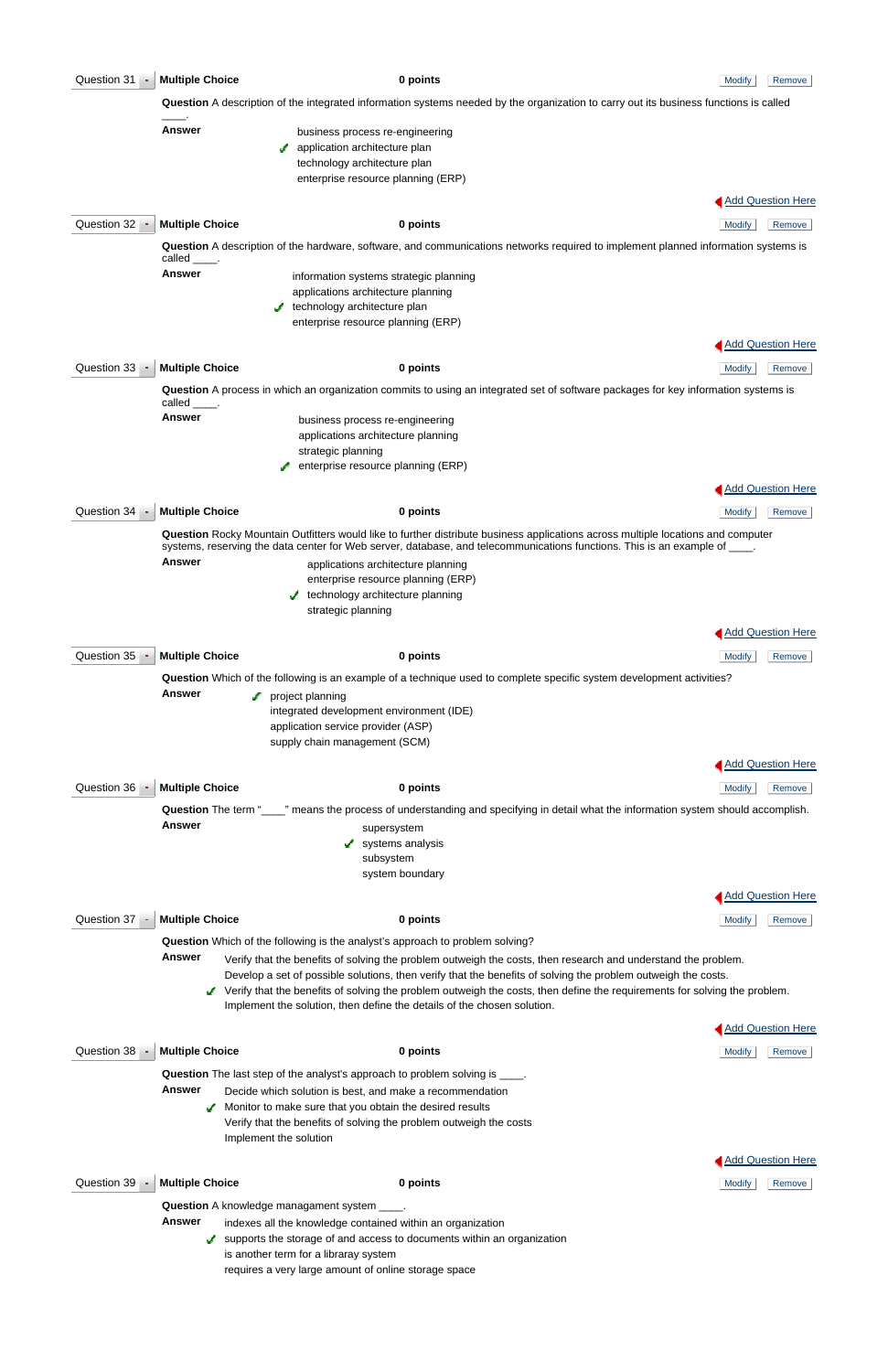|                 |                          |                                                                                                                                                                                                                                                                                                                                                                    | Add Question Here        |
|-----------------|--------------------------|--------------------------------------------------------------------------------------------------------------------------------------------------------------------------------------------------------------------------------------------------------------------------------------------------------------------------------------------------------------------|--------------------------|
| Question 40     | <b>Multiple Choice</b>   | 0 points                                                                                                                                                                                                                                                                                                                                                           | <b>Modify</b><br>Remove  |
|                 | <b>Answer</b>            | <b>Question</b> A system that is subject to many external laws and regulations is $a(n)$ ____.<br>collaboration support system<br>manufacturing management system<br>human resource management sytem<br>a.<br>business knowledge system                                                                                                                            |                          |
|                 |                          |                                                                                                                                                                                                                                                                                                                                                                    | <b>Add Question Here</b> |
| Question 41 ·   | <b>Multiple Choice</b>   | 0 points                                                                                                                                                                                                                                                                                                                                                           | <b>Modify</b><br>Remove  |
|                 | <b>Answer</b>            | Question The two systems that are externally oriented, i.e. they focus on entities outside of the organization are ____.<br>collaboration support and knowledge management systems<br>manufacturing and supply chain management systems<br>accounting/financial and human resource management systems<br>customer relationship and supply chain management systems |                          |
|                 |                          |                                                                                                                                                                                                                                                                                                                                                                    | Add Question Here        |
| Question $42 -$ | <b>Multiple Choice</b>   | 0 points                                                                                                                                                                                                                                                                                                                                                           | <b>Modify</b><br>Remove  |
|                 | Answer y                 | <b>Question</b> A business intelligence system supports _____.<br>strategic planning and executive decision making<br>just in time inventory decisions<br>customer service requirements<br>business process activities                                                                                                                                             |                          |
|                 |                          |                                                                                                                                                                                                                                                                                                                                                                    | Add Question Here        |
| Question 43     | <b>Multiple Choice</b>   | 0 points                                                                                                                                                                                                                                                                                                                                                           | <b>Modify</b><br>Remove  |
|                 | <b>Answer</b>            | <b>Question</b> Skills in a nontechnical area such as interviewing and team management are called _____.<br>inherent skills<br>technical skills<br>hard skills<br>$\sqrt{\phantom{a}}$ soft skills                                                                                                                                                                 |                          |
|                 |                          |                                                                                                                                                                                                                                                                                                                                                                    | <b>Add Question Here</b> |
| Question 44 ·   | <b>Multiple Choice</b>   | 0 points                                                                                                                                                                                                                                                                                                                                                           | <b>Modify</b><br>Remove  |
|                 |                          | <b>Question</b> Skills in technical areas such as programming and network design are called ____.                                                                                                                                                                                                                                                                  |                          |
|                 | <b>Answer</b>            | business skills<br>soft skills<br>hard skills<br>✔<br>people skills                                                                                                                                                                                                                                                                                                |                          |
|                 |                          |                                                                                                                                                                                                                                                                                                                                                                    | Add Question Here        |
| Question 45     | <b>Multiple Choice</b>   | 0 points                                                                                                                                                                                                                                                                                                                                                           | <b>Modify</b><br>Remove  |
|                 |                          | Question One activity whose objective is to radically improve the performance of the company is called _____.                                                                                                                                                                                                                                                      |                          |
|                 | <b>Answer</b>            | business process reengineering<br>strategic planning<br>technology impact planning<br>enterperise resource planning                                                                                                                                                                                                                                                |                          |
|                 |                          |                                                                                                                                                                                                                                                                                                                                                                    | Add Question Here        |
| Question 46 ·   | <b>Fill in the Blank</b> | 0 points                                                                                                                                                                                                                                                                                                                                                           | <b>Modify</b><br>Remove  |
|                 |                          |                                                                                                                                                                                                                                                                                                                                                                    |                          |
|                 | <b>Answer</b>            | Information                                                                                                                                                                                                                                                                                                                                                        |                          |
|                 |                          |                                                                                                                                                                                                                                                                                                                                                                    | Add Question Here        |
| Question 47     | Fill in the Blank        | 0 points                                                                                                                                                                                                                                                                                                                                                           | Modify<br>Remove         |

**Question** A collection of interrelated components that collect, process, store, and provide as output the information needed to complete a business task is called a(n) \_\_\_\_\_\_\_\_\_\_\_\_\_\_\_\_\_\_\_\_\_\_\_\_\_\_\_\_\_\_.

|                 | a basilless task is called a(ii)                                               |                                                                                                                                |                          |
|-----------------|--------------------------------------------------------------------------------|--------------------------------------------------------------------------------------------------------------------------------|--------------------------|
|                 | Answer                                                                         | information system<br>IS<br>information system (IS)<br>IS (information system)                                                 |                          |
|                 |                                                                                |                                                                                                                                | <b>Add Question Here</b> |
| Question 48     | <b>Fill in the Blank</b>                                                       | 0 points                                                                                                                       | <b>Modify</b><br>Remove  |
|                 | <b>Answer</b>                                                                  | Question An approach to dividing a system into components based on subsystems is referred to as __<br>functional decomposition |                          |
|                 |                                                                                |                                                                                                                                | Add Question Here        |
| Question 49     | <b>Fill in the Blank</b>                                                       | 0 points                                                                                                                       | Modify<br>Remove         |
|                 | <b>Question</b> Once a(n)<br>must participate and coordinate their activities. | plan is set, it drives all of the organization's processes, so all areas of the organization                                   |                          |
|                 | <b>Answer</b>                                                                  | strategic                                                                                                                      |                          |
|                 |                                                                                |                                                                                                                                | <b>Add Question Here</b> |
| Question $50 -$ | Fill in the Blank                                                              | 0 points                                                                                                                       | <b>Modify</b><br>Remove  |